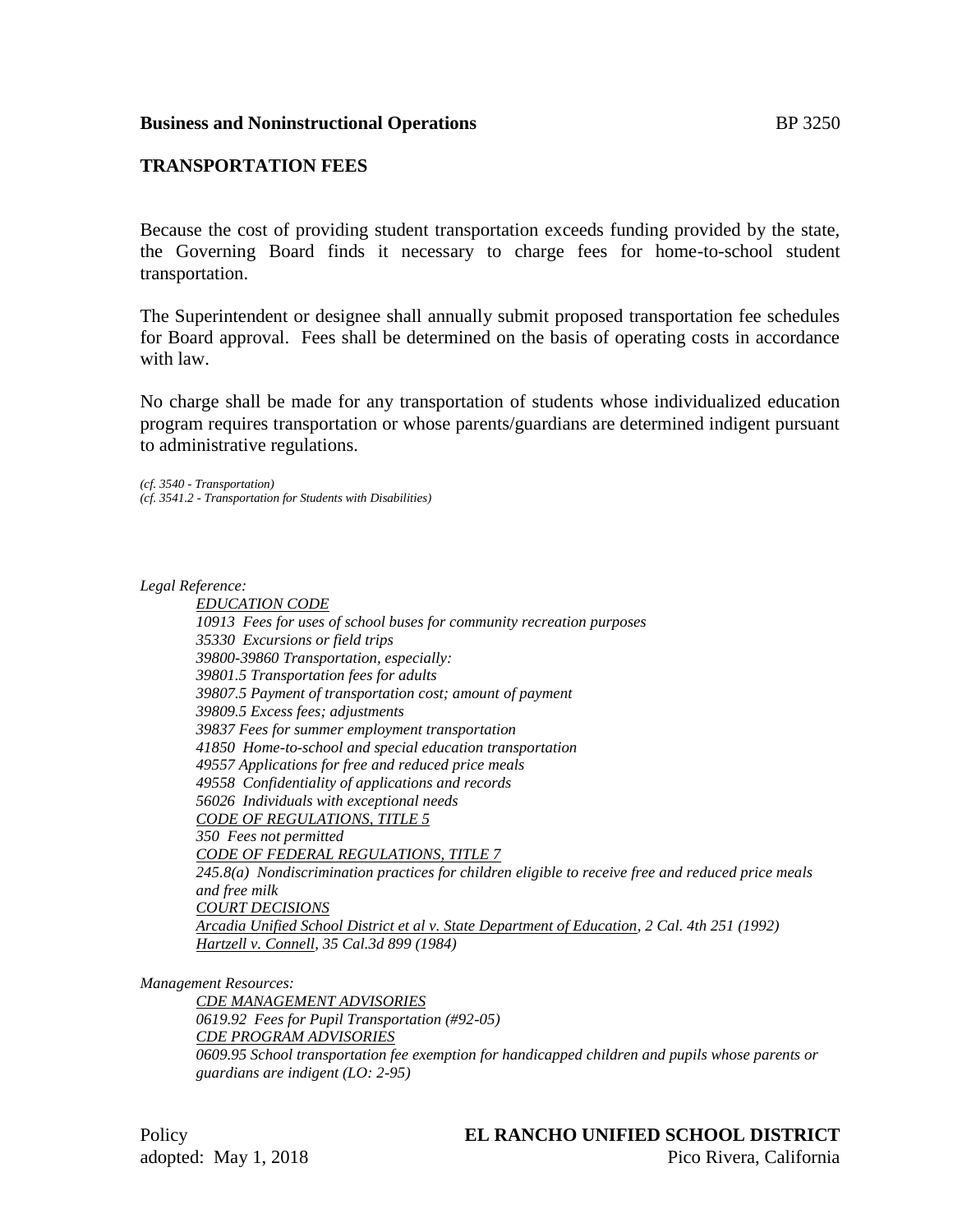### **Business and Noninstructional Operations AR 3250(a)**

## **TRANSPORTATION FEES**

### **Fee Schedule and Collection**

Transportation fees charged by the district shall not exceed the statewide average nonsubsidized cost of providing such transportation to a student on a publicly owned or operated transit system, as determined by the Superintendent of Public Instruction. (Education Code 39807.5)

The total amount received by the district from the state and parent/guardian fees shall not exceed the actual operating cost of home-to-school transportation during the fiscal year. If excess fees are collected due to errors in estimated costs, fees shall be reduced in succeeding years. (Education Code 39809.5)

The Governing Board shall certify to the County Superintendent of Schools that the district has levied fees in accordance with law and that, in the event that excess fees have been charged, the fees have been reduced and excess fee revenue eliminated. (Education Code 39809.5)

Bus passes and tickets shall be sold at all district schools and at the district office. No money shall be collected on school buses.

#### **Fees for Additional Services**

In addition to charging fees for home-to-school transportation provided in accordance with Education Code 39800, the district shall charge fees for students traveling to and from their places of employment during the summer in connection with a summer employment program for youth. (Education Code 39837)

The district may also charge fees for:

- 1. Students traveling to full-time occupational classes provided by a Regional Occupational Program or Center (Education Code 39807.5)
- 2. Matriculated or enrolled adults traveling to and from school, or adults pursuing other educational purposes (Education Code 39801.5)
- 3. Community recreation as provided in Education Code 39835 (Education Code 10913)
- *(cf. 3541 - Transportation Routes and Services)*